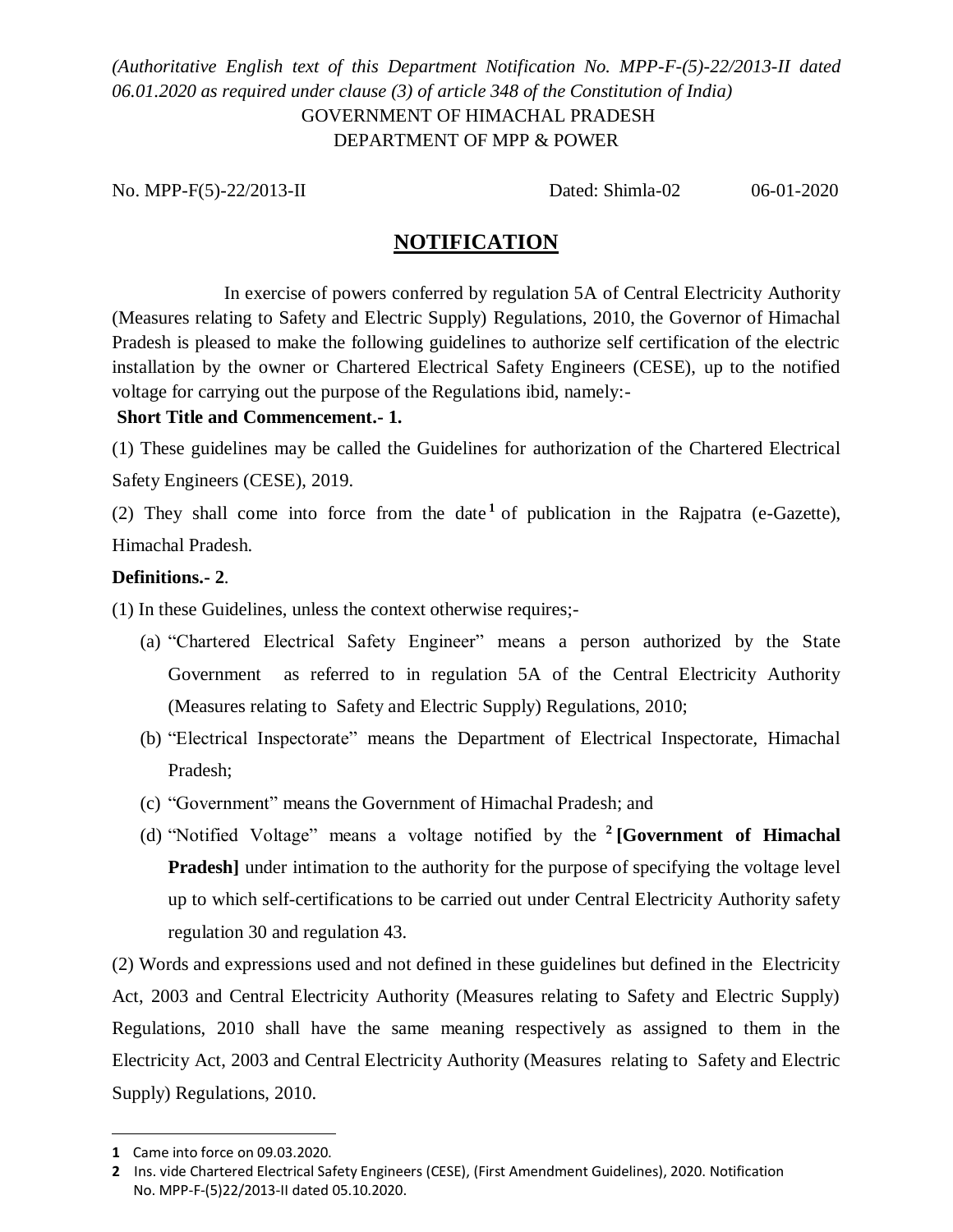#### **Qualification of Chartered Electrical Safety Engineer.- 3.**

- (a) The Chartered Electrical Safety Engineer shall be an Electrical engineering degree holder or equivalent degree with at least five years experience in operation and maintenance of electrical installations and also should have the knowledge of the works related to observance of electrical safety regulations or an Electrical Engineering Diploma holder with at least 10 years of experience in operation and maintenance of electrical installations and also should have the knowledge of the works related to observance of electrical safety regulations.
- (b) He/ She shall qualify the prescribed test/ interview conducted by the Department of Electrical Inspectorate, Himachal Pradesh after paying the requisite fees of Rs. 2000/-.
- (c) He/ She shall have the knowledge of Central Electricity Authority (Measures relating to Safety and Electric Supply), Regulations, 2010 and other relevant Act and Regulations related to electricity supply in the State Government.
- (d) Retired Chief Electrical Inspector/ Electrical Inspector who were already notified by Government of Himachal Pradesh shall be exempted from prescribed test/ interview conducted by the Department of Electrical Inspectorate, Himachal Pradesh and would be eligible to become Chartered Electrical Safety Engineer.
- (e) The Chartered Electrical Safety Engineers shall not hold any post in Govt./Semi Govt./PSUs or associated with any organizations which directly or indirectly influence the working of Chartered Electrical Safety Engineers.
- (f) He/ She shall for all the time in his possession have the basic testing equipments (some basic testing equipment given in Annexure-I) as may be prescribed by the office of the Chief Electrical Inspector for testing of the electrical installations.

**1 [(g) He/She shall not posses any electrical contractor's licence issued by the Government. In case he/she already possesses such licence, same shall have to be surrendered before receiving the authorization of Chartered Electrical Safety Engineer. Supervisor holding Certificate of Competency and Wireman's permit holder employed by the licensed electrical contractor shall not be eligible for authorization of Chartered Electrical Safety Engineers].**

 $\overline{a}$ 

**<sup>1</sup>** Ins. vide Chartered Electrical Safety Engineers (CESE), (First Amendment Guidelines), 2020. Notification No. MPP-F-(5)22/2013-II dated 05.10.2020.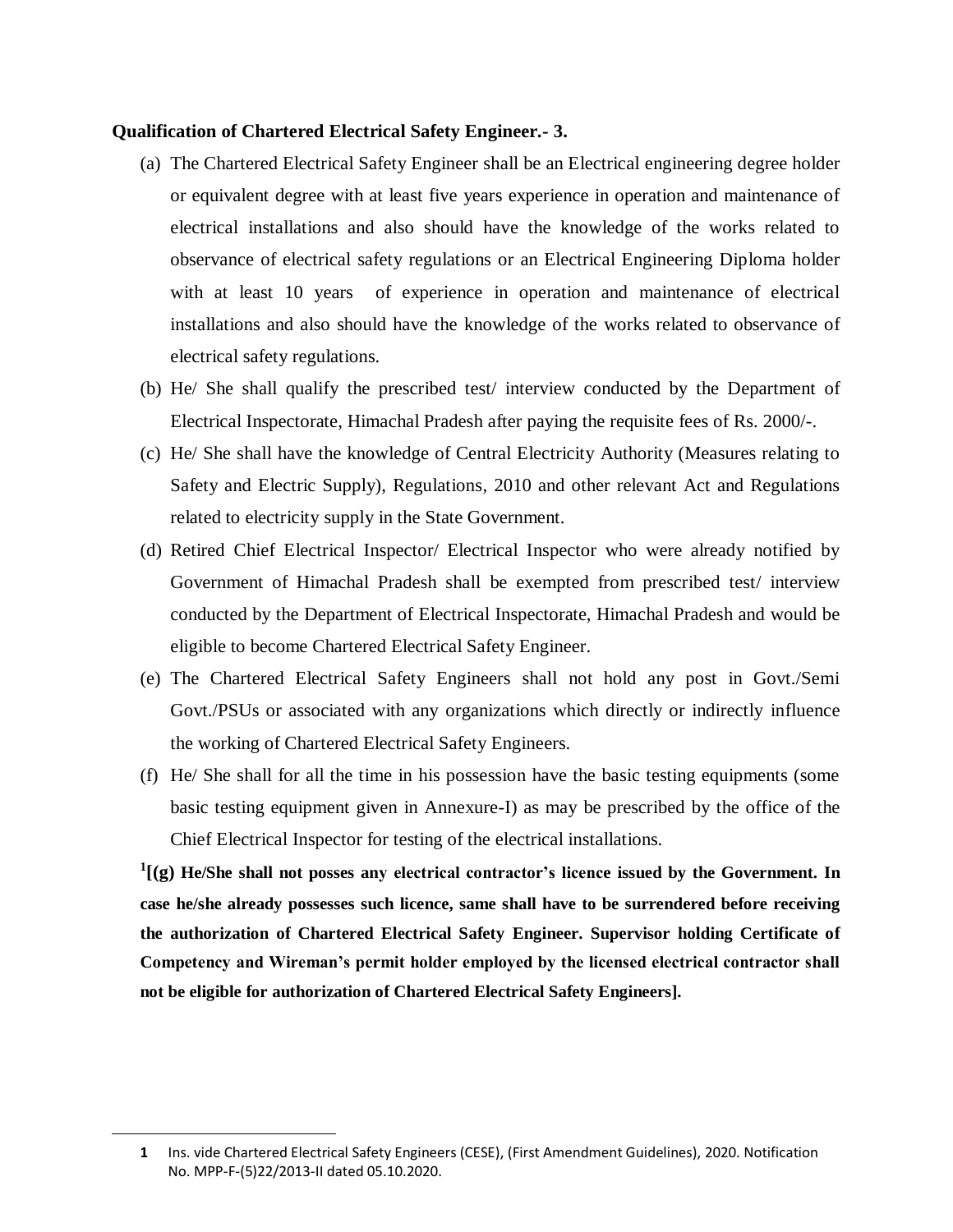#### **Procedure for authorization of Chartered Electrical Safety Engineer.- 4.**

(1) On the requisition made in the Newspaper, the intending Chartered Electrical Safety Engineers shall make an application in the Form-I accompanied by the following self attested documents,-

- (a) three recent passport size coloured photographs having white background showing complete face of the applicant;
- (b) photocopy of PAN card;
- (c) any of the photo identity proof of the applicant such as passport/ Driving License/ Aadhar Card;
- (d) proof of address such as telephone bill / Electricity bill / Bank Passbook / Driving License / Aadhar Card / Pass port or an affidavit sworn before the Notary;
- (e) copies of educational qualification and proof of date of birth; and
- (f) proof of work experience as required under clause 3(a).

(2) Chief Electrical Inspector shall grant the authorization to the intending Chartered Electrical Safety Engineers as per the Form-II who have successfully qualified the prescribed test/ interview subject to fulfillment of the conditions specified below,-

- (a) he must have paid required fee of Rs. 10000/- by way of treasury challan;
- (b) he should have registered office in Himachal Pradesh;
- (c) he must have testing instruments in his possession as specified in Annexure-1.

(3) The application for renewal of authorization shall be made as per the Form-III alongwith earlier authorization certificate before the expiry of 30 days earlier granted authorization.

(4) After due date for renewal one month notice shall be issued to those Chartered Electrical Safety Engineers who fails to renew their authorization. During the notice period, Chartered Electrical Safety Engineer shall be liable to pay Rs 100/- per day penalty in addition to renewal fee.

#### **Scope of Work.- 5.**

The Chartered Electrical Safety Engineers shall assist the owner or supplier or consumer of electrical installations for the purpose of self-certification up to the level of notified voltage under regulation 30 and regulation 43 of Central Electricity Authority (Measures relating to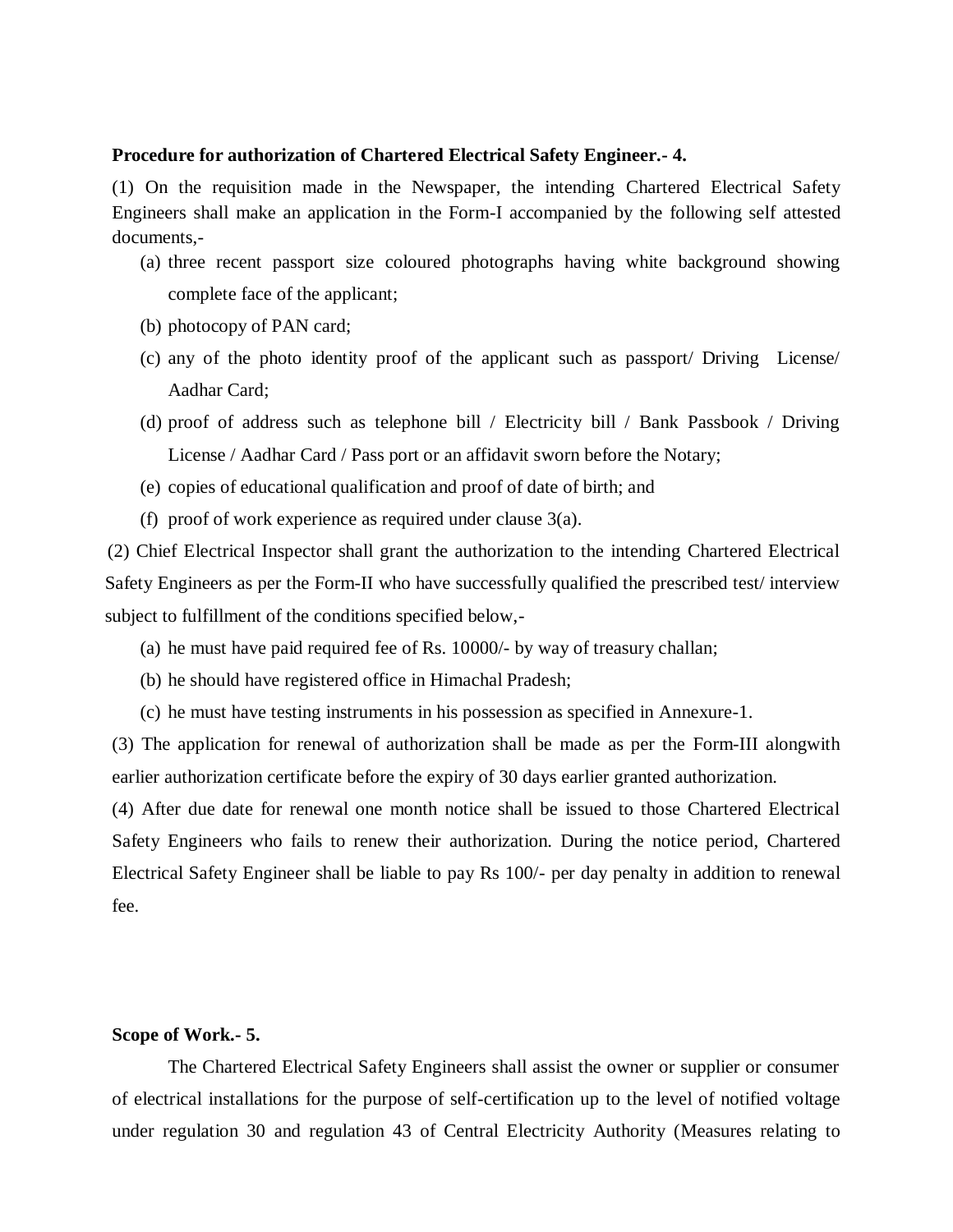Safety and Electric Supply), Regulations, 2010, provided those installation are not be covered under section **<sup>1</sup>** [**54**] of Electricity Act, 2003.

#### **Duties & Responsibilities of Chartered Electrical Safety Engineers . - 6.**

(1) He/ She shall carry out recommended tests as per the relevant Regulation and Standards.

(2) He/ She shall test electrical installations & keep a record thereof in Form-I/ Form-II/ Form-III of Central Electricity Authority (Measures relating to Safety and Electric Supply), Regulations, 2010, as the case may be and submit the same along with photographs/ video of the apparatus tested to the respective office of the Chief Electrical Inspector (CEI) within seven working days **2 [from the date of testing and will produce the same at the time of renewal]**.

(3) The owner shall carry out the recommendations made by the Chartered Electrical Safety Engineers in his report, within the time prescribed in the report. In case the owner fails to rectify the shortcomings as identified by the Chartered Electrical Safety Engineer even after the prescribed period, the Chartered Electrical Safety Engineer shall inform the same to the office of the Chief Electrical Inspector within a period of 15 days from the expiry of the time prescribed in the report of rectification. Such records shall be made available to the office of the Chief Electrical Inspector by the owner/ Chartered Electrical Safety Engineers, as and when required.

(4) If, on inspection of installation of the owner or supplier  ${}^{3}$ [or] consumer, as the case may be, the Chartered Electrical Safety Engineer is satisfied that the installation is likely to be dangerous for the use of electricity, he/she shall bring the same to the notice to the owner and the office of Chief Electrical Inspector (CEI) within the period of 48 hours from the date of testing. The Chief Electrical Engineer on receipt of such notice shall take immediate action as per Central Electricity Authority (Measures relating to Safety and Electric Supply) Regulations, 2010.

#### **Fees and levy charges of Chief Electrical Safety Engineer.-7.**

 $\overline{a}$ 

- (a) Testing of electrical installation in a single premise upto notified voltage under Regulation 43 of Central Electricity Authority (Measures relating to Safety and Electric Supply) Regulations, 2010 in Rs. 5000/-.
- (b) Periodic Testing of electrical installation in a single premise up to notified voltage under Regulation 30 of Central Electricity Authority (Measures relating to safety and Electric

**<sup>1</sup>** Subs. vide Chartered Electrical Safety Engineers(CESE), (First Amendment Guidelines), 2020, Notification No.MPP- F-(5)22/2013-II dated 05.10.2020, for figure"53".

**<sup>2</sup>** Subs. vide Chartered Electrical Safety Engineers(CESE), (First Amendment Guidelines),2020, Notification No.MPP- F-(5)22/2013-II dated 05.10.2020,for "to the notice to the owner and the office of Chief Electrical Inspector (CEI) within the period of 48 hours from the date of testing .The Chief Electrical Inspector on receipt of such notice shall take immediate action as per regulation 31 of Central Electricity Authority (Measures relating to Safety and Electric Supply), Regulations, 2010."

**<sup>3</sup>** Subs. vide Chartered Electrical Safety Engineers(CESE), (First Amendment Guidelines),2020, Notification No.MPP- F-(5)22/2013-II dated 05.10.2020, for "of".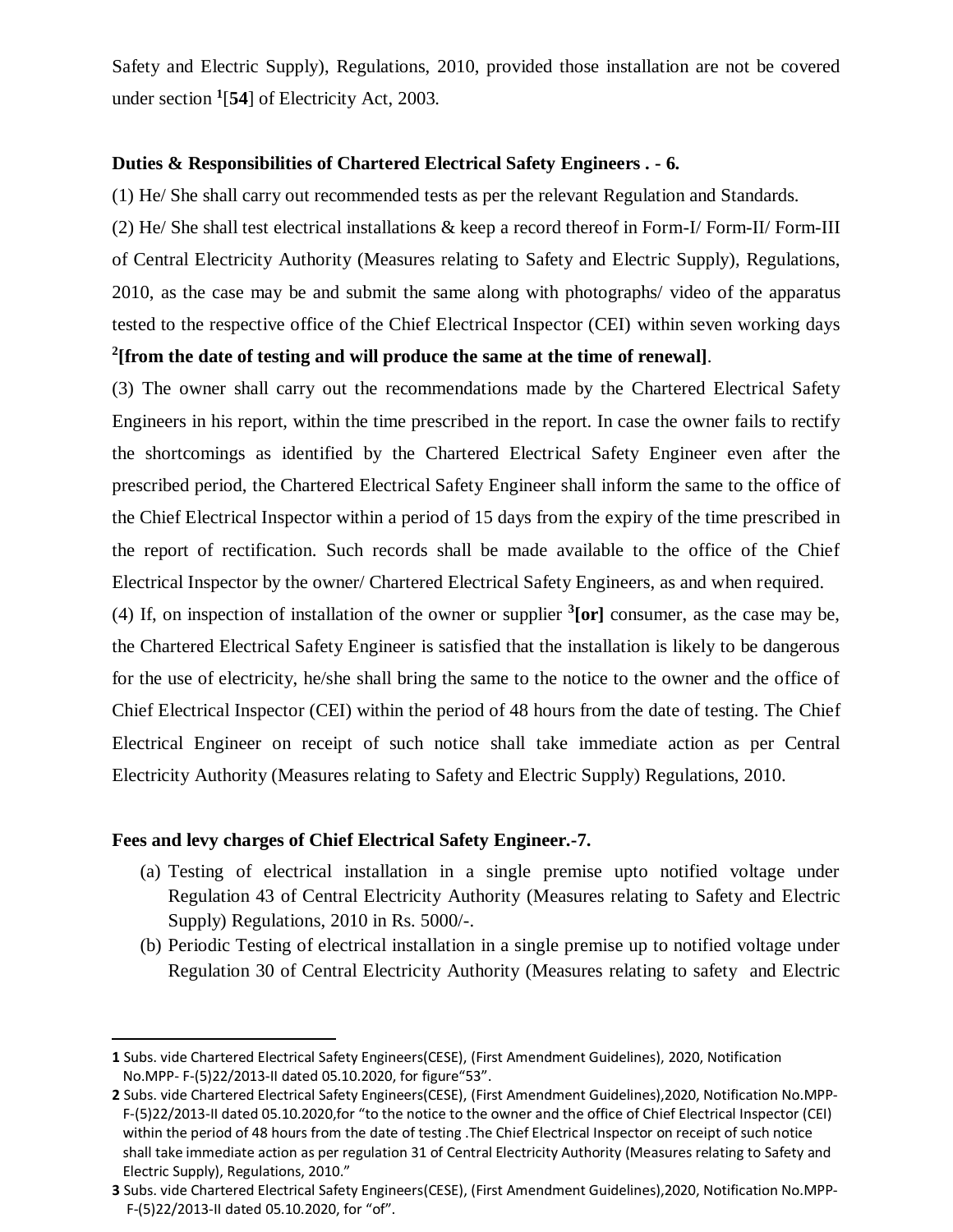Supply) Regulations, 2010, is Rs. 3000/-. Fees to be levied by the Chartered Electrical Safety Engineer from the Utilities shall be received in the modes other than cash.

## **Accessibility of Chartered Electrical Safety Engineer to the Consumers.- 8.**

 The Chief Electrical Inspector shall upload the name of the authorized Chartered Electrical Safety Engineers, within 15 days, from the date of their authorization on the web portal of the Department for the information of the owner, supplier and consumer.

### **Others terms and conditions.- 9.**

- (a) It shall be the responsibility of owner of the installation to maintain & operate the installation in a condition free from danger and as recommended by the manufacturer/ Chief Electrical Inspector / Chartered Electrical Safety Engineer or by the relevant codes of practice of the "Bureau of Indian Standards".
- (b) The authorization of a Chartered Electrical Safety Engineer shall be liable to be suspended or Cancelled by the Chief Electrical Inspector, if he/she is found to be indulging in willful negligence, malpractices, misuse or any other activities affecting directly and indirectly the safety of electrical installations. However, no such authorization shall be suspended/ cancelled unless an opportunity of being heard is given to the concerned Chartered Electrical Safety Engineer.
- (c) The authorization of a Chartered Electrical Safety Engineer shall be initially for the period of three years at the time of registration and the authorization shall be extended for a period of additional two years at a time by the office of the Chief Electrical Inspector based on the performances of Chartered Electrical Safety Engineer. However, the authorization will cease automatically on his/her attaining the age of 65 Years. There shall be only one time fees of Rs. 10000/- for the registration as Chartered Electrical Safety Engineer.
- (d) In case of any dispute arising between Chartered Electrical Safety Engineer and owner or supplier or consumer on the inspection, the decision of the Electrical Inspector of the respective area, shall prevail.
- (e) Any electrical installation which have been checked/ tested by the Chartered Electrical Safety Engineers could be inspected / revisited by the Chief Electrical Inspector in case he/she is not satisfied with the check/ testing carried out by Chartered Electrical Safety Engineers.
- (f) The testing equipment (as mentioned in Annexture-1) used by the Chartered Electrical Safety Engineer shall be calibrated at any National Accreditation Board for Testing and calibration Laboratories at least once in every two years.

By Order

Principal Secretary (Power) to the Government of Himachal Pradesh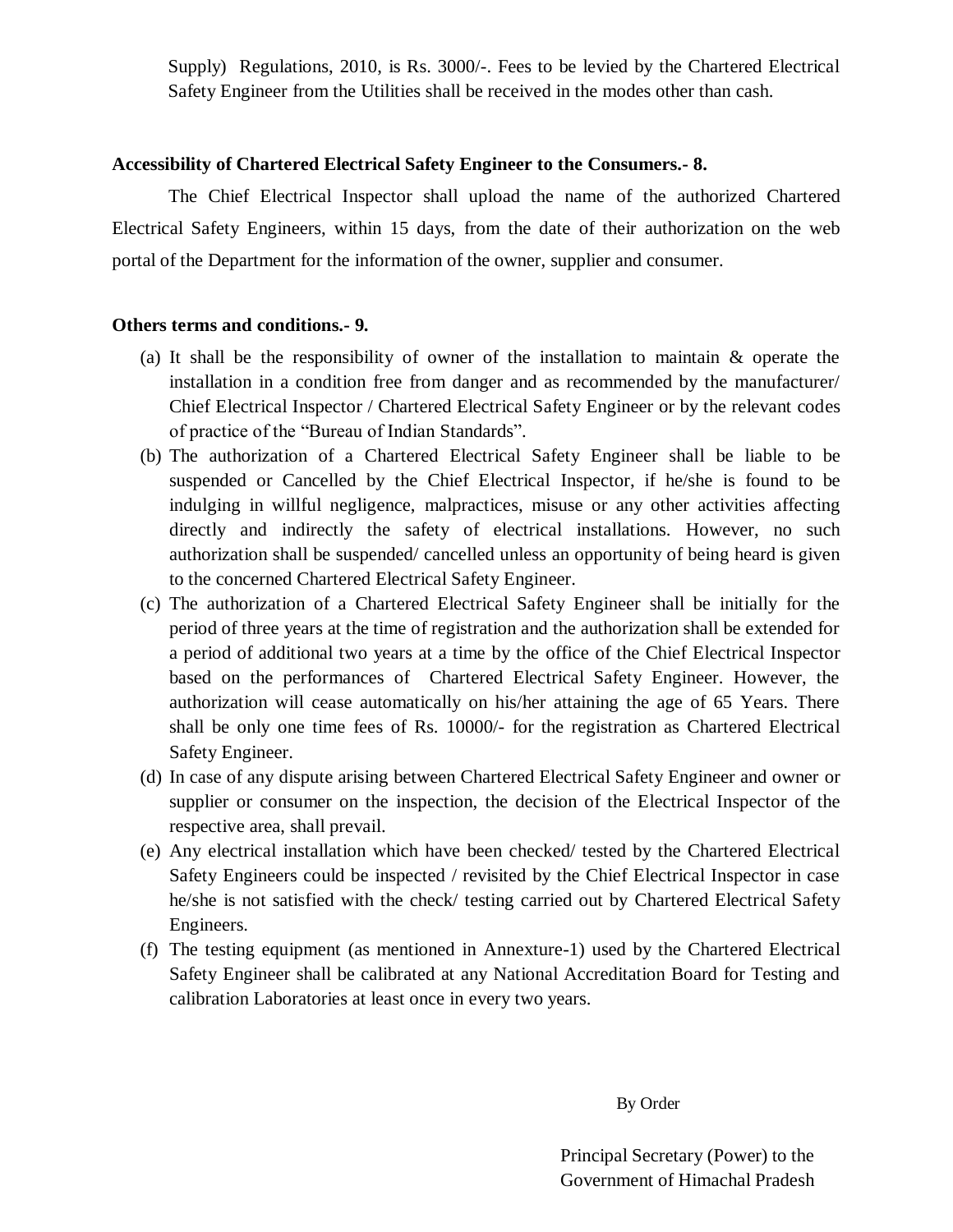#### Annexure-I

#### (See guideline 4(2)(c))

#### Basic Testing Equipments

- 01. **Voltmeter:** use to measure the potential difference occurs any equipment/ electrical apparatus.
- 02. **Ammeter:** an instrument for measuring electric current in amperes.
- 03. **Multimeter:** A multimeter can measure voltage, current, and resistance.
- 04. **Megger/ Earth Insulation Tester:** an instrument for measuring the resistance of electrical insulation.
- 05. **Line Tester.**
- 06. **Tong-tester:** An electrical meter with integral AC current clamp is known as a clamp meter, clamp-on ammeter or tong tester.
- 07. **Safety Helmet:** It should be available as per Indian standard (IS:2925).
- 08. **Safety Belt:** It should be available as per Indian standard (IS: 2521).
- 09. **Safety Shoes**: It should be available as per Indian standard.
- 10. **Hand Gloves**: It should be available as Indian standard.
- 11. **Other Necessary testing kits**: as suggested by the office of the CEI.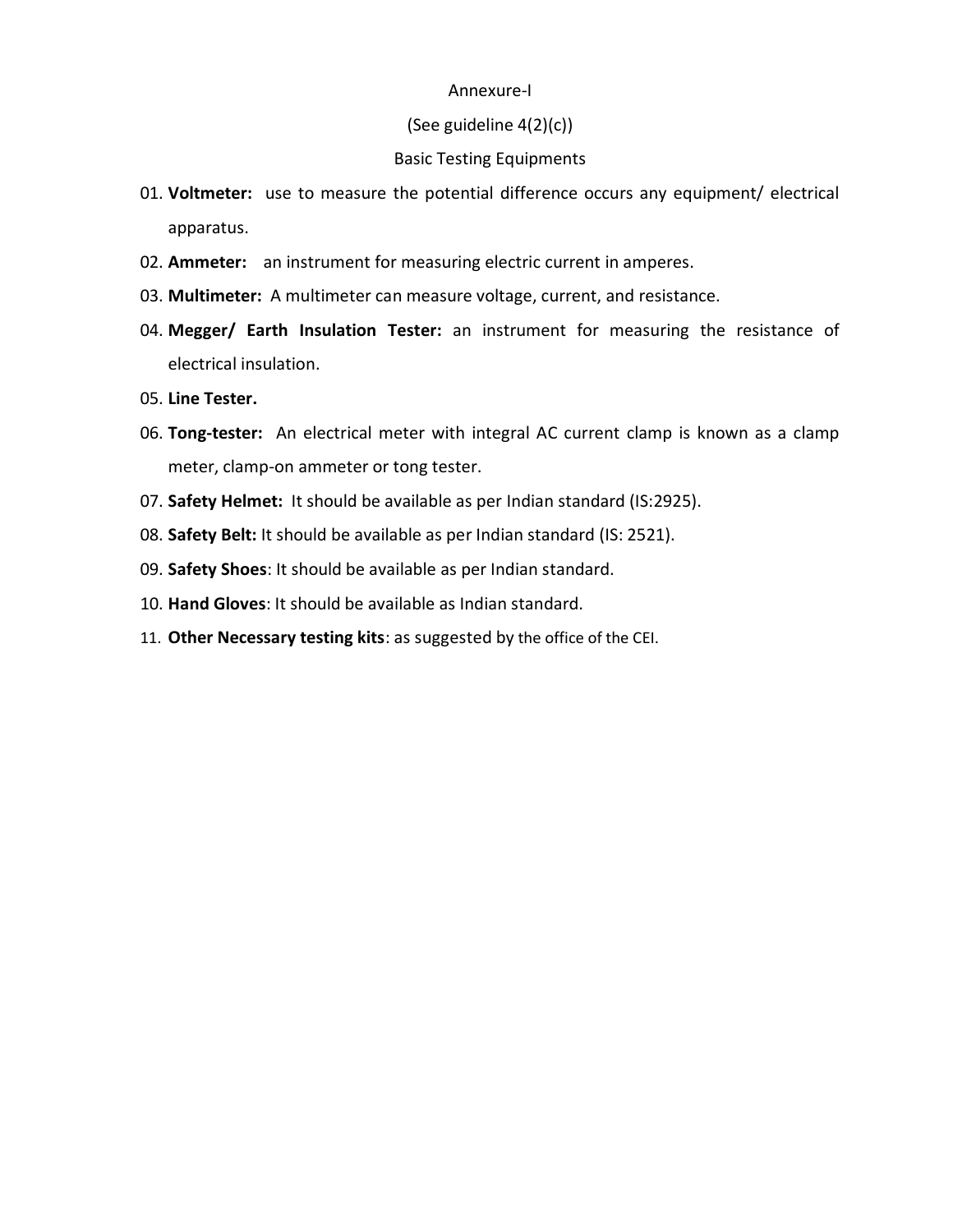## FORM-I

#### (See guideline 4(1).)

# **Application for grant of authorization as Chartered Electrical Safety Engineer under guideline 4(1).**

| $\mathbf{1}$   | Name of Applicant:                                   |             |      |        |                                                        |
|----------------|------------------------------------------------------|-------------|------|--------|--------------------------------------------------------|
| $\overline{2}$ | Father's Name:                                       |             |      |        | self attested<br>photograph having<br>white background |
| $\overline{3}$ | Date of Birth:                                       |             |      |        |                                                        |
| $\overline{4}$ | <b>Permanent Address:</b>                            |             |      |        |                                                        |
|                |                                                      |             |      |        |                                                        |
|                |                                                      |             |      |        |                                                        |
| $\overline{5}$ | Address of Registered office<br>in Himachal Pradesh: |             |      |        |                                                        |
|                |                                                      |             |      |        |                                                        |
| 6              | <b>Educational Qualification:</b>                    |             |      |        |                                                        |
| $\overline{7}$ | Detail of Experience:                                |             |      |        |                                                        |
| 8              | Particulars of fee deposited:                        | Challan No. | Date | Amount | Name of Treasury                                       |

 Signature of applicant Mobile No.

Email ID:

Enclosures:

- (a) Self attested copy of matriculation certificate.
- (b) Self attested copy of degree / diploma in Electrical Engineering.
- (c) treasury challan receipt in original.
- (d) Self attested copy of experience certificate.
- (e) Photo identity proof such as passport/ Driving license/ Aadhar card.
- (f) Proof of address such as telephone bill/ Electricity bill/ Bank Passbook/ passport/ Driving license/ Aadhar card or an affidavit sworn before Notary.
- (g) three passport size coloured photographs having white background.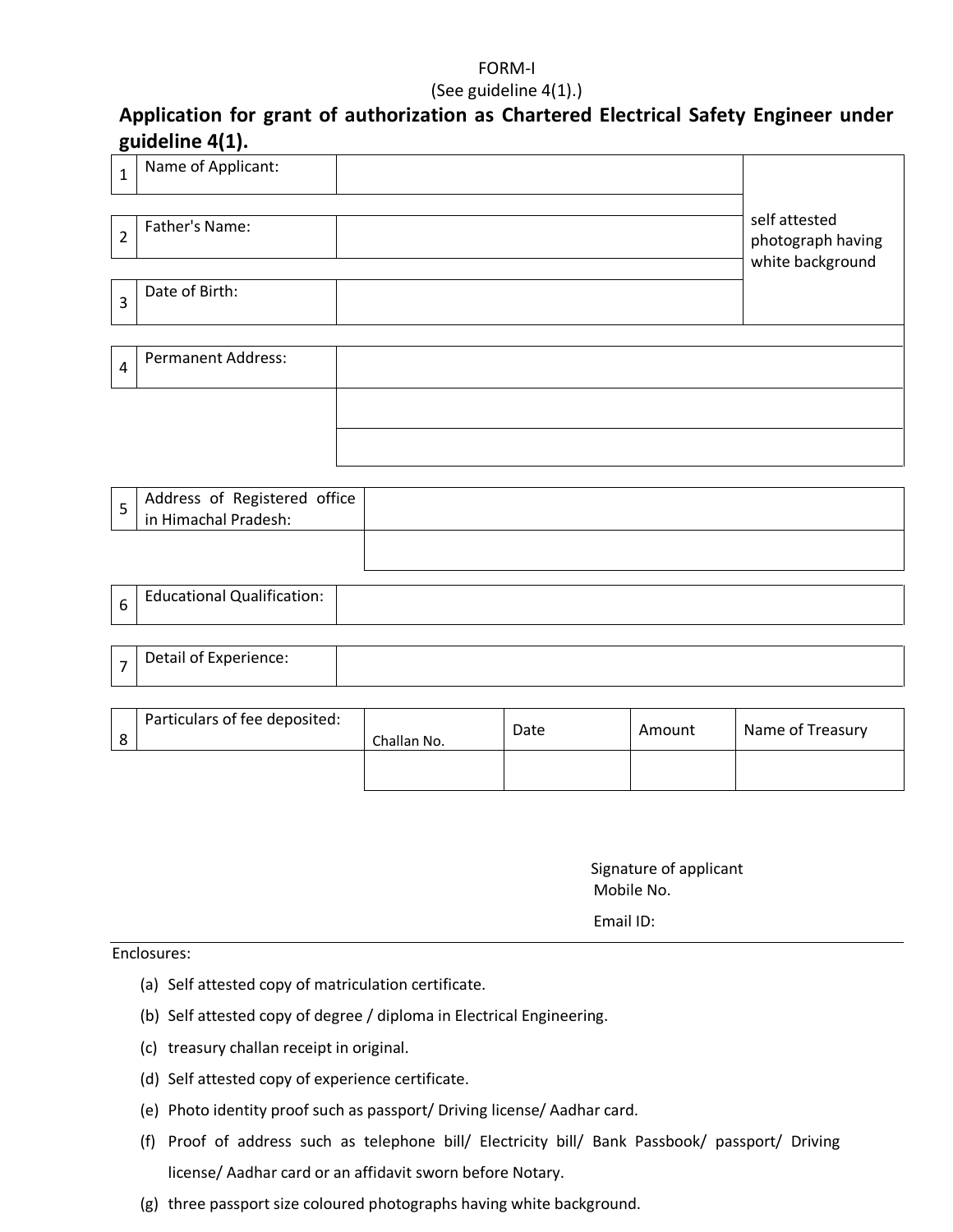## FORM-II

(See guideline 4(2).)

# **Certificate for Grant of Authorization to the Chartered Electrical Safety Engineer under guideline 4(2).**

CESE No.\_\_\_\_\_\_\_\_\_\_\_\_

Certified that Sh./Smt.\_\_\_\_\_\_\_\_\_\_\_\_\_\_\_\_\_\_\_\_\_\_\_son/daughter of

Sh.\_\_\_\_\_\_\_\_\_\_\_\_\_\_\_\_\_\_\_\_\_\_\_\_\_\_\_ resident of \_\_\_\_\_\_\_\_\_\_\_\_\_\_\_\_\_\_\_\_\_\_\_\_\_

\_\_\_\_\_\_\_\_\_\_\_\_\_\_\_\_\_\_\_\_\_\_\_\_\_\_\_\_\_\_\_\_\_\_\_\_\_\_\_\_\_\_\_\_\_\_\_is hereby authorized as

Chartered Electrical Safety Engineer for the inspection of electrical installations upto and below the notified voltage in Himachal Pradesh under regulation, 5A of the Central Electricity Authority (Measures relating to safety and Electric Supply) Regulation, 2010.

> Chief Electrical Inspector, Himachal Pradesh, Shimla-9

| Date of issue | Date of Expiry | Signature | of | issuing |
|---------------|----------------|-----------|----|---------|
|               |                | authority |    |         |
|               |                |           |    |         |
|               |                |           |    |         |
|               |                |           |    |         |
|               |                |           |    |         |
|               |                |           |    |         |
|               |                |           |    |         |
|               |                |           |    |         |
|               |                |           |    |         |
|               |                |           |    |         |
|               |                |           |    |         |
|               |                |           |    |         |
|               |                |           |    |         |
|               |                |           |    |         |
|               |                |           |    |         |
|               |                |           |    |         |
|               |                |           |    |         |
|               |                |           |    |         |
|               |                |           |    |         |
|               |                |           |    |         |
|               |                |           |    |         |
|               |                |           |    |         |
|               |                |           |    |         |